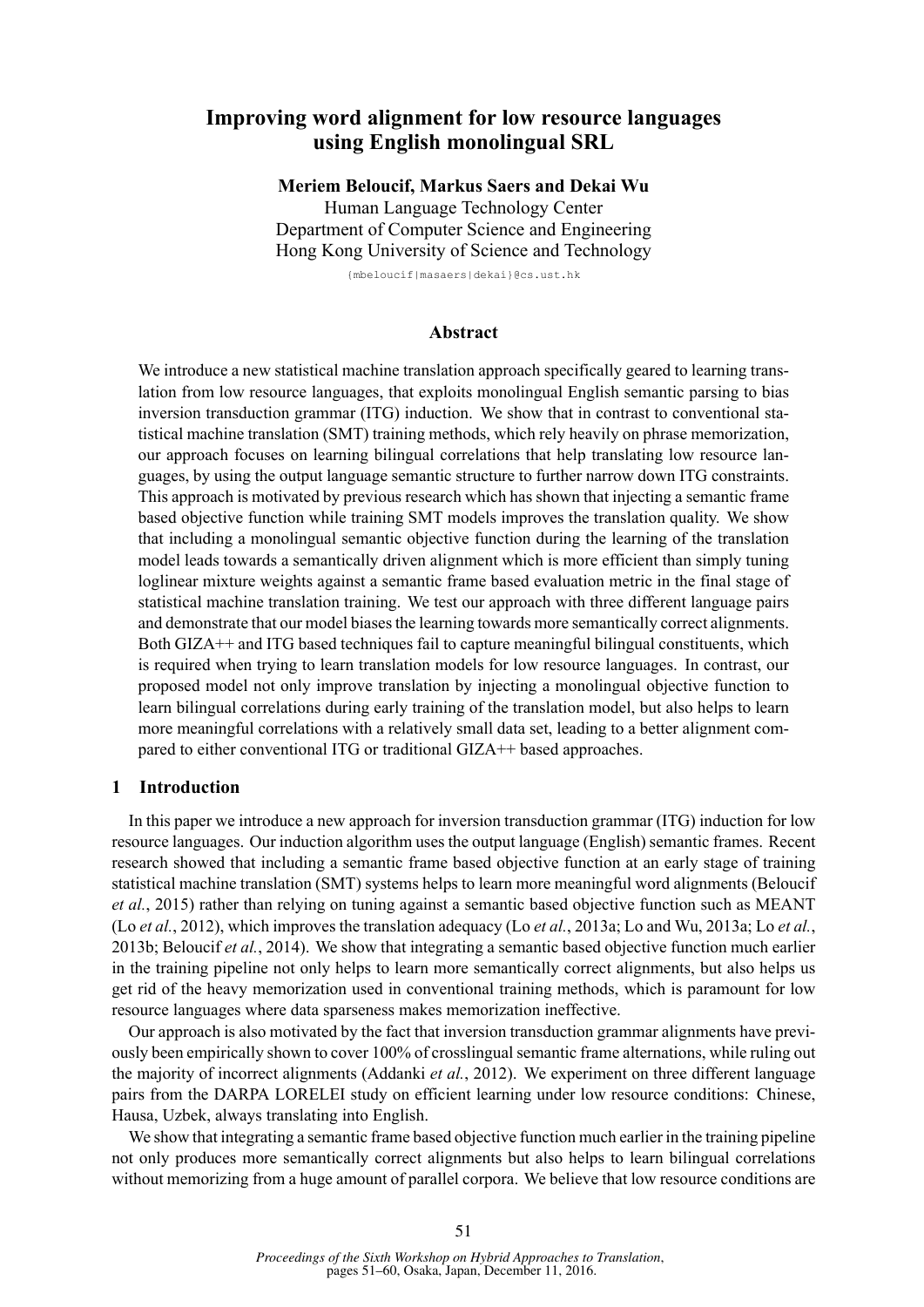more interesting than high resource conditions because they are both scientifically and socioeconomically more interesting as they emphasize issues of efficient generalization as opposed to mere memorization from big data collections. We report results and examples showing that this way for inducing ITGs gives better translation quality compared to the conventional ITG (Saers and Wu, 2009) and GIZA++ (Och and Ney, 2000) alignments.

# **2 Related work**

#### **2.1 Alignment**

Word alignment is considered to be an important step in training machine translation systems, since it helps to learn the correlations between the input and the output languages. Unfortunately, conventional alignments are generally based on training IBM models (Brown *et al.*, 1990), which are known to produce weak word alignment since they allow unstructured movement of words. Then use heuristics to combine alignments of both directions to produce the final alignment. A hidden Markov model (HMM) based alignment was proposed (Vogel *et al.*, 1996), but similarly to IBM models, the objective function uses surface based alignment rather than a more structure based alignment. No constraints are used while training, allowing any random word-to-word permutations. Such an alignment generally hurts the translation accuracy. The traditional GIZA++ (Och and Ney, 2000) toolkit implements both IBM and HMM models described above.

Saers and Wu (2009) proposed a better method of producing word alignment by training inversion transduction grammars (Wu, 1997). One problem encountered with such a model was the exhaustive biparsing that runs in  $O(n^6)$ . A more efficient version that runs in  $O(n^3)$  was proposed later (Saers *et al.*, 2009).

Zens and Ney (2003) show that ITG constraints allow a higher flexibility in word ordering for longer sentences than the conventional IBM model. Furthermore, they demonstrate that applying ITG constraints for word alignment leads to learning a significantly better alignment than the constraints used in conventional IBM models for both German-English and French-English. Zhang and Gildea (2005) presented a version of ITG where rule probabilities are lexicalized throughout the synchronous parse tree for efficient training which helped to align sentences up to 15 words.

Some of the previous work on word alignment used morphological and syntactic features (De Gispert *et al.*, 2006). Some loglinear models have been proposed to incorporate those features (Dyer *et al.*, 2011). The problem with those approaches is that they require language specific knowledge and that they work better on more morphologically rich languages.

Few studies that approximately integrate semantic knowledge in computing word alignment are proposed by Ma *et al.* (2011) and Songyot and Chiang (2014). However, the former needs to have a prior word alignment learned on lexical words. The authors in the latter model proposed a semantic oriented word alignment. However, the problem is, they need to extract word similarity from the monolingual data for both languages, which is problematic in low resource conditions, then produce alignments using word similarities.

### **2.2 Inversion transduction grammars**

Inversion transduction grammars, or ITGs, (Wu, 1997) are by definition a subset of syntax-directed transduction grammar (Lewis and Stearns, 1968; Aho and Ullman, 1972). A transduction is a set of bisentences that define the relation between an input language  $L_0$  and an output language  $L_1$ . Accordingly, transduction grammars are able to:

$$
\begin{cases}\n\text{generate} & (e, f \mid S) \\
\text{translate} & (e \mid f, S) \text{ or } (f \mid e, S) \\
\text{accept} & (S \mid e, f)\n\end{cases}\n\tag{1}
$$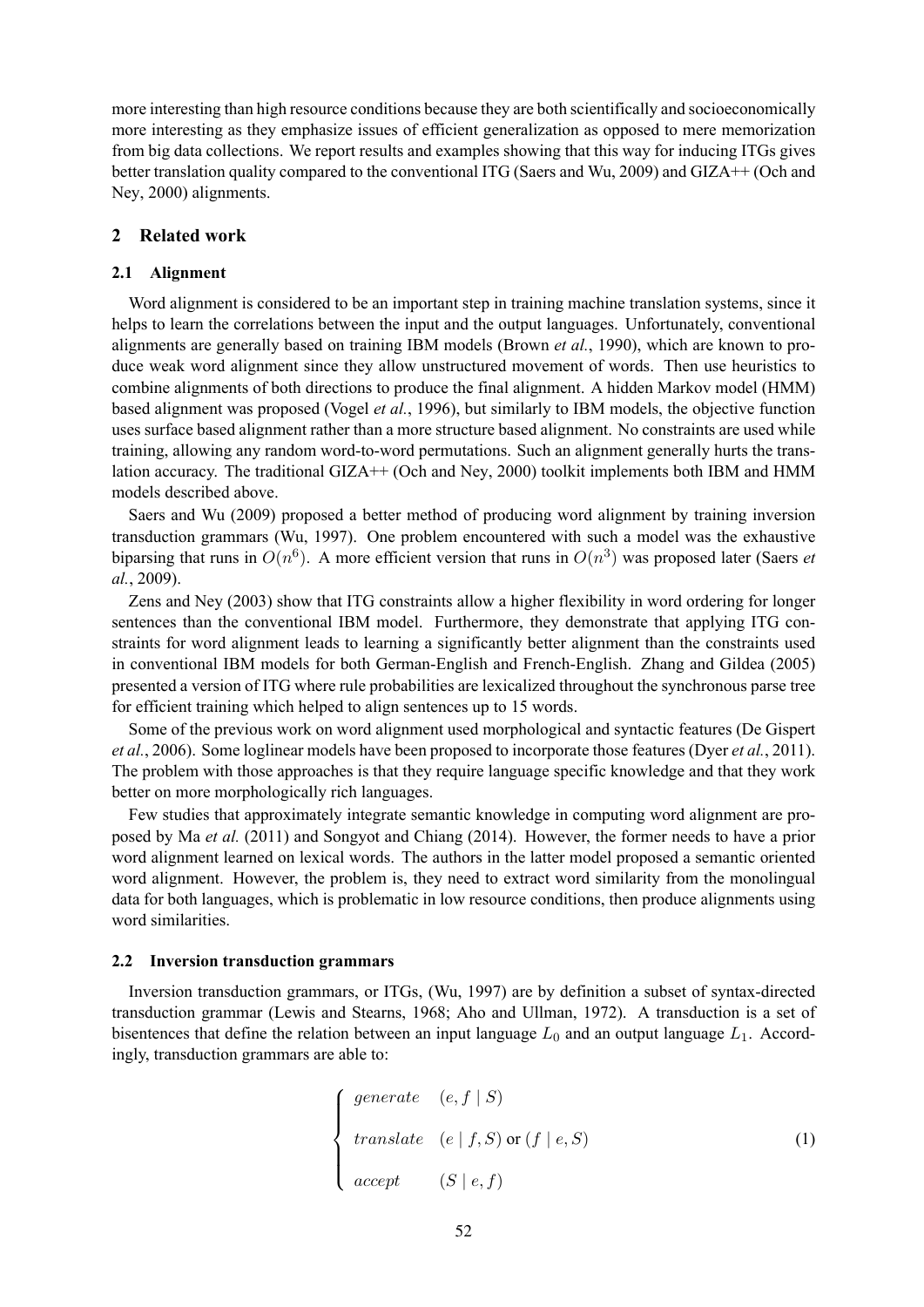|             | Uzbek   | Hausa  | Chinese |
|-------------|---------|--------|---------|
| Training    | 148,190 | 76,910 | 39,953  |
| Development | 1,200   | 1,000  | 1,512   |
| Test        | 600     | 500    | 489     |

Table 1: The size of the different data sets in sentence pairs (foreign-English).

where  $(e, f)$  is a sentence pair in  $L_0$  and  $L_1$  and S is the start symbol. Inversion transductions are syntaxdirected transductions generated by inversion transduction grammars.

An ITG can always be written in a 2-normal form. Representing the ITG as a tuple  $\langle N, V_0, V_1, R, S \rangle$ where N is a set of nonterminals,  $V_0$  and  $V_1$  are the tokens of  $L_0$  and  $L_1$  respectively, R is a set of transduction rules and  $S \in N$  is the start symbol, each transduction rule can be restricted to one of the following forms:

$$
S \to A
$$
  
\n
$$
A \to [BC]
$$
  
\n
$$
A \to \langle BC \rangle
$$
  
\n
$$
A \to e/\epsilon
$$
  
\n
$$
A \to e/f
$$
  
\n
$$
A \to e/f
$$

where S, A, B, C are the non-terminals, e, f are tokens in the two languages and  $\epsilon$  is the empty token.

ITGs allow both straight and inverted rules, straight transduction rules use square brackets and take the form  $A \rightarrow [BC]$  and inverted rules use inverted brackets and take the form  $A \rightarrow \langle BC \rangle$ . Straight transduction rules generate transductions with the same order in  $L_0$  and  $L_1$ , inverted rules on the other hand, generate transduction in an inverted order. This means that, in the parse tree, the children instantiated by straight rules are read in the same order and children instantiated in an inverted order are read in an inverted order in  $L_1$ .

The rule probability function  $p$  is initialized using uniform probabilities for the structural rules, and a translation table t that is trained using IBM model 1 (Brown *et al.*, 1993) in both directions.

There are also many ways to formulate the model over ITGs: Wu (1995); Zhang and Gildea (2005); Chiang (2007); Cherry and Lin (2007); Blunsom *et al.* (2009); Haghighi *et al.* (2009); Saers *et al.* (2010); Neubig *et al.* (2011).

In this work, we use BITGs or bracketing transduction grammars (Saers *et al.*, 2009) which only use one single nonterminal category and surprisingly achieve good results.

#### **2.3 Semantic frames in the MT training pipeline**

Semantic role labeling (SRL) is an important task in natural language processing since it helps to define the basic event structure in a given sentence: *who did what to whom*, *for whom*, *when*, *where*, *how* and *why* as defined in (Pradhan *et al.*, 2004; Lo and Wu, 2011, 2012; Lo *et al.*, 2012). This approach gives a better way of understanding the meaning of a given sentence than the conventional syntax-based parsing.

Recent approaches in semantic role labeling use unsupervised machine learning techniques to automatically find the semantic roles. They generally use FrameNet (Gildea and Jurafsky, 2002) or Proposition Bank (Palmer *et al.*, 2005) notation to specify what a predicate is and what the other arguments are. The most recent research that include SRL in the SMT pipeline was done for MT evaluation. The MEANT family of metrics are semantic evaluation metrics that correlate more closely with human adequacy judgements than the commonly used surface based metrics (Lo and Wu, 2011, 2012; Lo *et al.*, 2012; Lo and Wu, 2013b; Macháček and Bojar, 2013).

Unlike *n*-gram or edit-distance based metrics, the MEANT family of metrics (Lo and Wu, 2011, 2012; Lo *et al.*, 2012) adopt the principle that a good translation is one in which humans can successfully understand the general meaning of the input sentence as captured by the basic event structure defined in (Pradhan *et al.*, 2004). Recent works have shown that the semantic frame based metric, MEANT, correlates better with human adequacy judgment than common evaluation metrics (Lo and Wu, 2011, 2012;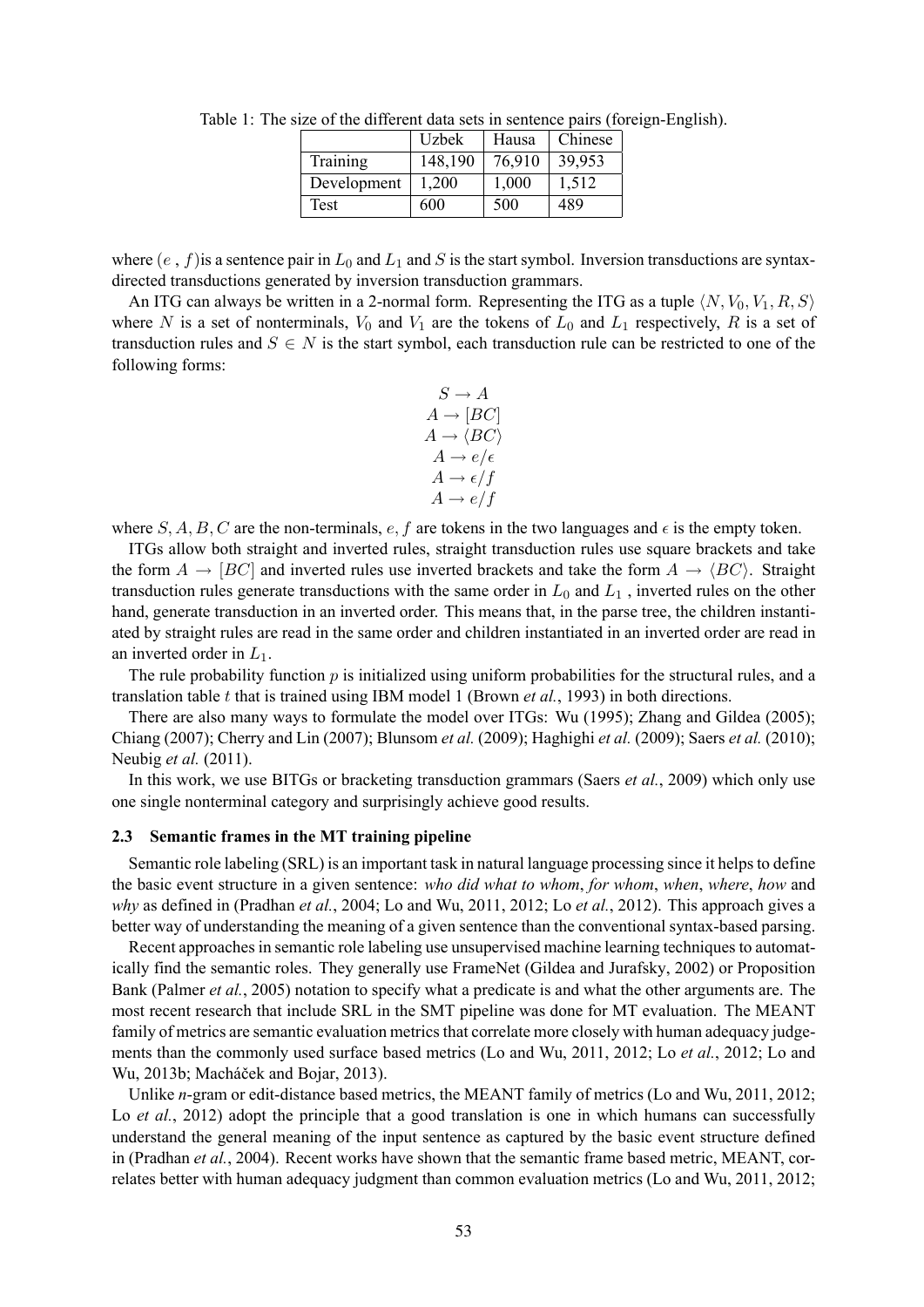Algorithm Token based ITG-indcution and alignment.  $\overline{C}$  $\triangleright$  The parallel corpus  $\triangleright$  The rule counts  $G = \langle N, W_0, W_1, R, S \rangle$  $\triangleright$  The empty ITG  $\triangleright$  The bracketing symbol  $A \in N$  $\boldsymbol{p}$  $\triangleright$  The rule probability function to estimate  $\triangleright$  The alignments  $\boldsymbol{a}$  $\triangleright$  The sum of all counts  $sum \leftarrow 0$  $R \leftarrow R \cup \{S \rightarrow A, A \rightarrow [AA], A \rightarrow \langle AA \rangle\}$  $p(S \rightarrow A) = 1$  $p(A \rightarrow [AA]) = \frac{1}{4}$  $p(A \rightarrow \langle AA \rangle) = \frac{1}{2}$ for parallel sentences  $e_{0,T}/f_{0,N} \in C$  do for  $0 \leq s \leq T$  do  $W_0 \leftarrow W_0 \cup \{e_{s..s+1}\}$  $R \leftarrow R \cup \{A \rightarrow e_{s..s+1}/\epsilon\}$  $c_{A \to e_{s..s+1}/\epsilon}$ <br>  $c_{A \to e_{s..s+1}/\epsilon} \leftarrow c_{A \to e_{s..s+1}/\epsilon} + 1$ <br>  $sum \leftarrow sum + 1$ for  $0 \leq u \lt V$  do  $W_1 \leftarrow W_1 \cup \{f_{u..u+1}\}$  $R \leftarrow R \cup \{A \rightarrow \epsilon / f_{u..u+1}\}$  $c_{A \rightarrow \epsilon / f_{u..u+1}} \leftarrow c_{A \rightarrow \epsilon / f_{u..u+1}} + 1$  $sum \leftarrow sum + 1$ for  $0 \leq s < T$  do for  $0 \leq u < V$  do  $R \leftarrow R \cup \{A \rightarrow e_{s..s+1}/f_{u..u+1}\}$  $c_{A\rightarrow e_{s..s+1}/f_{u..u+1}}$   $\leftarrow$   $c_{A\rightarrow e_{s..s+1}/f_{u..u+1}}$  + 1<br>sum  $\leftarrow$  sum + 1 for rule  $A \rightarrow e/f \in R$  do  $p(A \to e/f) \leftarrow \frac{1}{2} \frac{c_{A \to e/f}}{sum}$ repeat  $p \leftarrow \textit{reestimate\_with\_em}(G, p, C)$ until convergence for parallel sentences  $e_{0..T}/f_{0..V} \in C$  do  $a_{e_{0..T}/f_{0..V}} \leftarrow viterbi\_parse(G, p, e_{0..T}/f_{0..V})$ return  $a$ 

Figure 1: Token based BITG induction algorithm.

|                  | cased/uncased |               |             |             |             |             |  |
|------------------|---------------|---------------|-------------|-------------|-------------|-------------|--|
| Weight           | <b>BLEU</b>   | <b>METEOR</b> | <b>TER</b>  | <b>WER</b>  | <b>PER</b>  | <b>CDER</b> |  |
| $\overline{0}$   | 16.29/16.63   | 36.9/38.9     | 69.09/68.69 | 71.34/71.03 | 60.78/60.22 | 67.89/67.44 |  |
| 0.01             | 15.93/16.34   | 36.4/38.6     | 69.14/68.77 | 71.80/71.42 | 60.99/60.43 | 68.29/67.87 |  |
| 0.1              | 15.77/15.99   | 37.0/38.9     | 69.30/68.90 | 71.85/71.48 | 60.46/59.90 | 68.18/67.76 |  |
| $\overline{0.5}$ | 16.90/17.19   | 37.9/40.1     | 68.85/68.53 | 71.53/71.26 | 60.14/59.61 | 67.44/67.18 |  |
| 0.6              | 17.06/17.38   | 38.0/40.1     | 68.69/68.32 | 71.48/71.16 | 59.87/59.34 | 67.47/67.12 |  |
| 0.9              | 16.34/16.60   | 37.4/39.3     | 69.80/69.33 | 72.33/71.96 | 60.75/60.19 | 68.58/68.18 |  |

Table 2: Tuning the error penalty on the Chinese-English translation set.

Lo *et al.*, 2012) such as BLEU (Papineni *et al.*, 2002), NIST (Doddington, 2002), METEOR (Banerjee and Lavie, 2005), CDER (Leusch *et al.*, 2006), WER (Nießen *et al.*, 2000), and TER (Snover *et al.*, 2006). It has been shown that including semantic role labeling in the training pipeline by tuning against a semantic frame objective function such as the semantic evaluation metric MEANT (Lo *et al.*, 2013a; Lo and Wu, 2013a; Lo *et al.*, 2013b; Beloucif *et al.*, 2014) significantly improves the quality of the MT output. Beloucif *et al.* (2015) showed that injecting a crosslingual objective function into the training pipeline helps to improve the quality of the word alignment. We argue in this paper that incorporating monolingual semantic information while training SMT systems can help to learn more semantically correct bilingual correlations for low resource languages.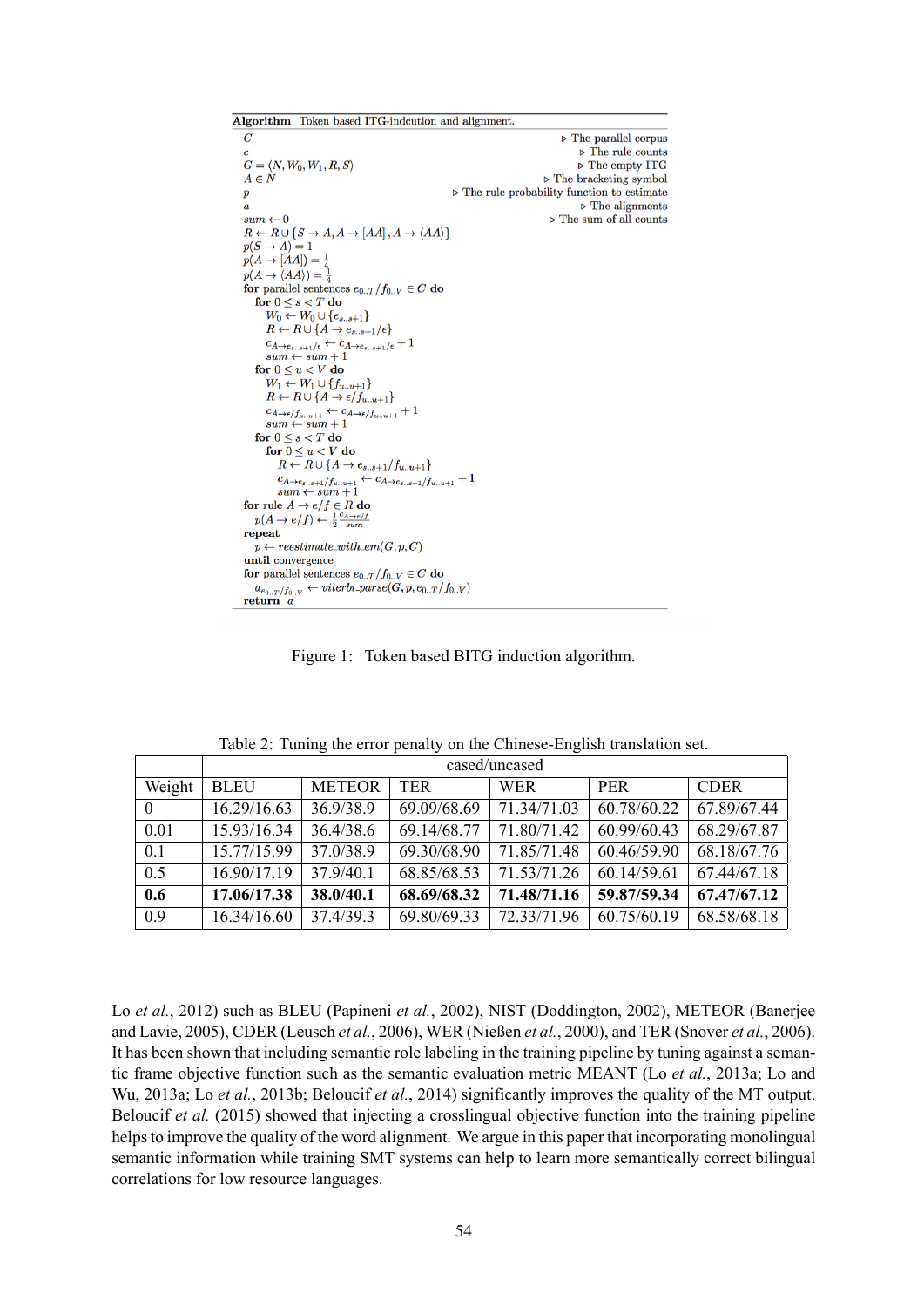|                | cased/uncased |               |             |             |             |             |  |
|----------------|---------------|---------------|-------------|-------------|-------------|-------------|--|
| Weight         | <b>BLEU</b>   | <b>METEOR</b> | TER         | <b>WER</b>  | <b>PER</b>  | <b>CDER</b> |  |
| $\overline{0}$ | 16.60/17.14   | 44.8/47.8     | 70.63/69.69 | 73.16/72.46 | 58.24/56.77 | 69.59/68.71 |  |
| 0.01           | 16.83/17.37   | 43.9/46.7     | 71.06/70.08 | 73.62/72.85 | 58.96/57.36 | 70.05/69.02 |  |
| 0.1            | 17.35/17.87   | 44.6/47.6     | 69.99/69.05 | 72.65/71.93 | 58.17/56.59 | 69.10/68.08 |  |
| 0.5            | 17.10/17.57   | 44.2/47.2     | 70.39/69.50 | 72.92/72.19 | 58.92/57.47 | 69.45/68.49 |  |
| 0.6            | 17.44/17.98   | 45.0/47.9     | 69.94/68.92 | 72.47/71.77 | 58.18/56.70 | 68.92/67.97 |  |
| 0.9            | 16.99/17.49   | 44.9/48.0     | 70.18/69.21 | 72.78/56.55 | 58.08/56.55 | 69.17/68.24 |  |

Table 3: Tuning the error penalty on the Hausa-English translation set.

# **3 Semantic frame based ITG induction for low resource languages**

#### **3.1 Word alignment**

We implement a token based BITG system as our ITG baseline. Our choice of BITG constraints is based on previous work that has shown that BITG based alignments outperformed GIZA++ alignments (Saers *et al.*, 2009).

Figure 1 shows the BITG induction algorithm that we use in this paper. We initialize it with uniform structural probabilities, setting aside half of the probability mass for lexical rules. This probability mass is distributed among the lexical rules according to co-occurrence counts from the training data, assuming each sentence contains one empty token to account for singletons. These initial probabilities are refined with 10 iterations of expectation maximization where the expectation step is calculated using beam pruned parsing (Saers *et al.*, 2009) with a beam width of 100. In the last iteration, we extract the alignments imposed by the Viterbi parses as the word alignments outputted by the system.

Our proposed model injects a monolingual semantic frame based objective function into the BITG induction phase. We introduce an error weight between 0 and 1, that the inside probability is multiplied by if the English side of a bispan crosses any of the spans in the English SRL parse. The details of the approach are as follows:

$$
\alpha' = \begin{cases}\n\alpha_{A_{s,t,u,v}} \times c_0 & \text{if } \forall_{(i,j)} & i \leq s \land j \leq s, \\
s \leq i \land j \leq t, \\
t \leq i \land t \leq j, \\
\alpha & \text{otherwise}\n\end{cases} \tag{2}
$$

where  $\alpha$  represents the inside probabliity,  $\alpha'$  is the new estimated inside probability,  $(s, t)$  are the output language sentence spans,  $(i, j)$  are the English SRL parse spans. To ensure that we are not testing on any training data, we are doing something unusual: we tune the error weights on two different languages, and then test the best error weight on a third language. To test our method on Uzbek-English translations, we first tune the error weights using two language pairs: Chinese-English and Hausa-English translation. For both language pairs, we tune the error weights via grid search. Tables 2 and 3 represent the results that we got by experimenting with different error weights in both Chinese-English and Hausa-English test sets respectively. The best error weight that we got from both tunings equals to 0.6. We then apply the optimized selected weight to train an Uzbek-English translation model. This error weight is multiplied by the inside probabilities  $\alpha$  during the BITG training if the English side of the ITG bispan crosses the English SRL parse as described in the function above.

We also train 10 iterations of EM of the new model and use Viterbi parsing to extract the alignments. We contrast the performance of our proposed monolingual semantic frame based alignment to the conventional BITG alignment and to the traditional GIZA++ baseline with grow-diag-final-and to harmonize both alignment directions.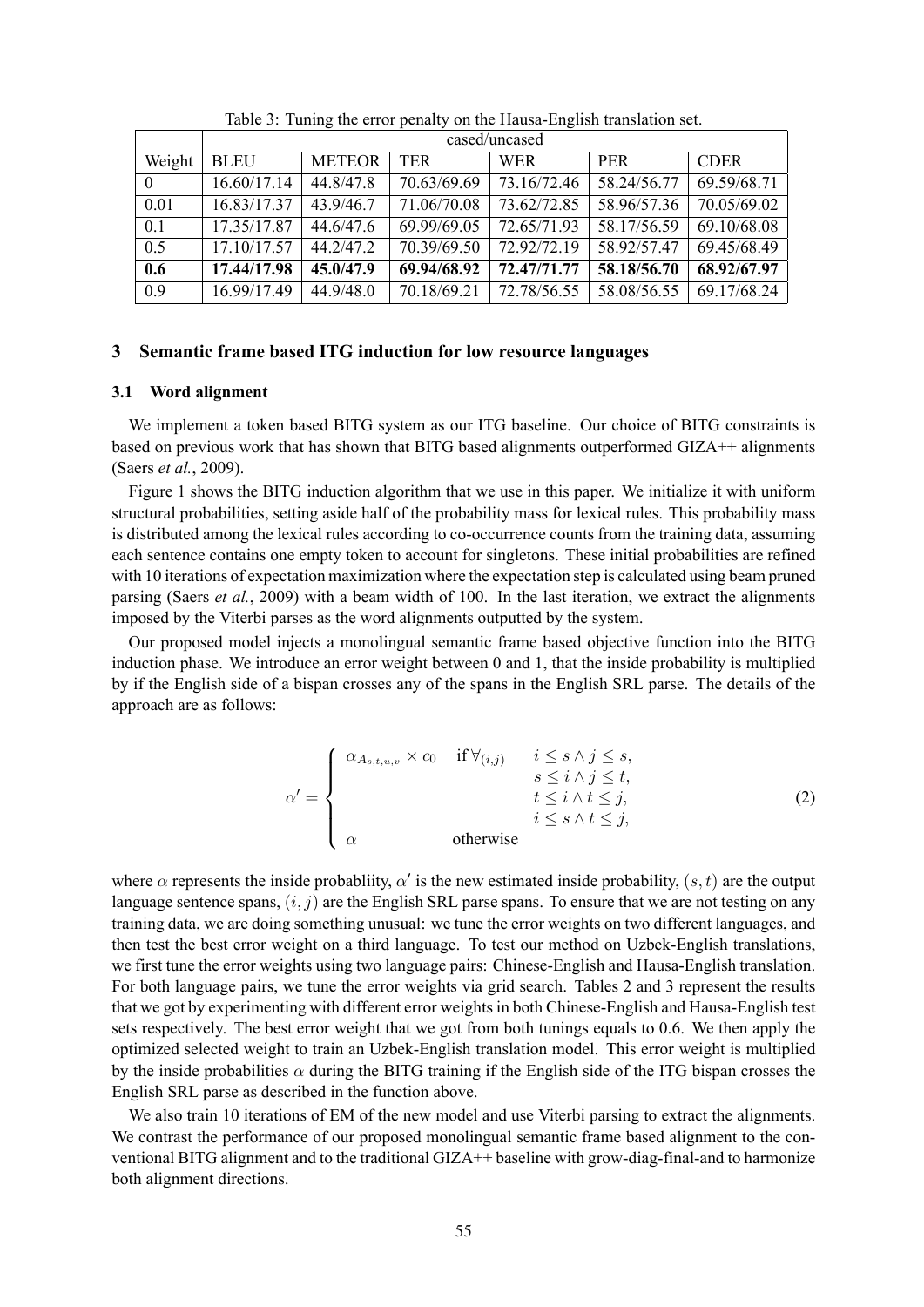Table 4: Translation quality of an Uzbek-English phrase based SMT system build on three different alignment methods.

|                                                   | cased/uncased |           |                           |                           |             |             |
|---------------------------------------------------|---------------|-----------|---------------------------|---------------------------|-------------|-------------|
| Alignments                                        | <b>BLEU</b>   | METEOR    | <b>TER</b>                | <b>WER</b>                | <b>PER</b>  | <b>CDER</b> |
| $GIZA++$                                          | 16 28/17 09   | 40.7/42.8 | 82 20/80 91               | 88 51/87 71               | 66.70/64.61 | 79 47/78 11 |
| <b>BITG</b>                                       | 16.85/17.66   | 38 8/40 9 |                           | 79.75/78.12   85.53/84.60 | 65.04/62.89 | 76 93/75 51 |
| Monolingual English SRL   17.40/18.15   41.0/43.4 |               |           | 79.25/77.72   85.20/84.48 |                           | 63.29/61.13 | 76.36/75.00 |

#### **Input**

Mamlakatimizga tashrif buyurgan Indoneziya Respublikasi tashqi ishlar vaziri Hasan Virayuda 13 may kuni Oʻzbekiston Respublikasi Oliy Majlisi Qonunchilik palatasi Spikeri Dilorom Toshmuhamedova bilan uchr ashdi

#### **Ref**

Foreign Minister of Indonesia Hasan Wirayuda met Speaker of the Legislative Chamber of Oliy Majlis of Uzbekistan Dilorom Tashmuhamedova on 13 May .

#### **Giza++**

is on a visit in Uzbekistan Minister of Foreign Affairs of the Republic of Indonesia Hasan Wirayuda said on 13 May , he met the Speaker of the Legislative Chamber of Oliy Majlis of Uzbekistan Dilorom Tashmuhamedova

#### **BITG**

Members of the delegation , headed by the Minister of Foreign Affairs of the Republic of Indonesia Hasan Wirayuda on May 13 , she met the Speaker of the Legislative Chamber of Oliy Majlis of Uzbekistan Dilorom Tashmuhamedova .

#### **Proposed model**

the Minister of Foreign Affairs of the Republic of Indonesia Hasan Wirayuda on 13 May , he met the Speaker of the Legislative Chamber of Oliy Majlis of Uzbekistan Dilorom Tashmuhamedova.

Figure 2: An example extracted from the test data for the Uzbek-English translations.

#### **3.2 Baseline**

Our experiments are part of the DARPA LORELEI study on efficient learning under low resource conditions therefore we purposely use relatively small corpora in different languages. We tried to show that including semantic frames earlier in learning SMT systems can help us to learn from relatively small corpora, in contrast to traditional SMT training models, which require expensive huge corpora. Table 1 represents the size of the three datasets used for our experimental setup. We tried to vary the data size and the language family for tuning the error weight and testing our proposed model to show that our approach is not language dependent and can easily be generalized across languages. We adopted the DARPA LORELEI program approach by using a relatively small Chinese corpus, a medium Hausa corpus and a slightly larger Uzbek corpus, we show that our approach is able to learn from small to medium datasets and does not rely on heavy memorization.

We tested the different alignments described above by using the standard MOSES toolkit (Koehn *et al.*, 2007), and a 4-gram language model learned with the SRI language model toolkit (Stolcke, 2002) trained on the training data of each language respectively. To tune the loglinear mixture weights, we use *k*-best MIRA (Cherry and Foster, 2012), a version of margin-based classification algorithm or MIRA (Chiang, 2012).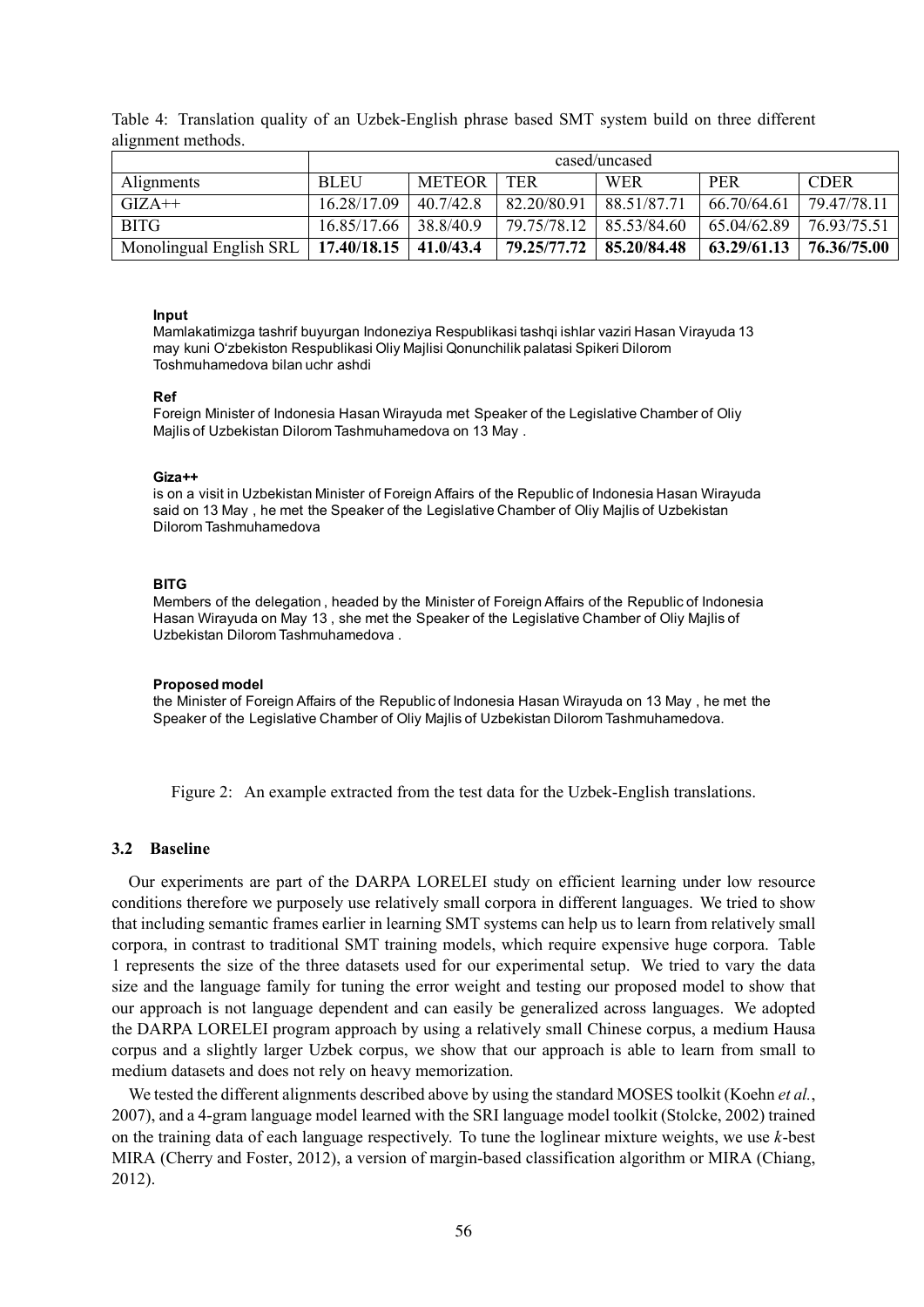#### **4 Results**

We compared the performance of the semantic frame based BITG alignments against both the conventional token based BITG alignments and the traditional GIZA++ alignments. We evaluated our MT output using the surface based evaluation metrics BLEU (Papineni *et al.*, 2002), METEOR (Banerjee and Lavie, 2005), CDER (Leusch *et al.*, 2006), WER (Nießen *et al.*, 2000), and TER (Snover *et al.*, 2006). Table 4 represents the result of testing our approach with the best tuned weight on Uzbek-English translations. We see that the alignment based on our proposed algorithm helps to achieve much higher scores across all metrics in comparison to both conventional BITG and GIZA++ alignments.

Figure 2 shows an interesting example extracted from the Uzbek-English translations, and compares the performance of our proposed model to both a GIZA++ based model and a BITG based model. We notice that our proposed model gives the output that best reflects the meaning of the sentence according to the reference translation. GIZA++ gives a relatively bad translation. BITG based model mixes the gender of "the prime minister Hasan Wirayuda" and refers to him by "she" instead of "he". Our proposed model on the other hand, is able to capture the general meaning of the sentence, and produces a relatively fluent output in comparison to both GIZA++ and BITG.

The results and examples we see above show that we should be more focused on incorporating semantic information during the actual early stage learning of the structure of the translation model, rather than merely tuning a handful of late stage loglinear mixture weights against a semantic objective function.

# **5 Conclusion**

In this paper we have presented a semantically driven alignment method for low resource languages, where we use an English monolingual semantic frame parse and translation lexicons for BITG induction. We have shown that including a semantic frame based objective function at an early stage of learning SMT training helps to improve the quality of the MT translation for low resource languages. We experimented on three different language pairs from the DARPA LORELEI study on efficient learning under low resource conditions and have demonstrated that using a semantic frame based objective function during the actual learning of the translation model helps to learn good bilingual correlations with a relatively small dataset in contrast to conventional SMT systems.

Finally, we have shown that our proposed system produces a more semantically correct alignment and thus yields an improvement in comparison to the conventional BITG alignments and to the traditional GIZA++ alignments.

#### **References**

- Karteek Addanki, Chi-kiu Lo, Markus Saers, and Dekai Wu. LTG vs. ITG coverage of cross-lingual verb frame alternations. In *16th Annual Conference of the European Association for Machine Translation (EAMT-2012)*, Trento, Italy, May 2012.
- Alfred V. Aho and Jeffrey D. Ullman. *The Theory of Parsing, Translation, and Compiling*. Prentice-Halll, Englewood Cliffs, New Jersey, 1972.
- Satanjeev Banerjee and Alon Lavie. METEOR: An automatic metric for MT evaluation with improved correlation with human judgments. In *Workshop on Intrinsic and Extrinsic Evaluation Measures for Machine Translation and/or Summarization*, Ann Arbor, Michigan, June 2005.
- Meriem Beloucif, Chi kiu Lo, and Dekai Wu. Improving meant based semantically tuned smt. In *11 th International Workshop on spoken Language Translation (IWSLT 2014), 34-41 Lake Tahoe, California*, 2014.
- Meriem Beloucif, Markus Saers, and Dekai Wu. Improving semantic smt via soft semantic role label constraints on itg alignments. In *Machine Translation Summit XV (MT Summit 2015)*, pages 333–345, Miami, USA, October 2015.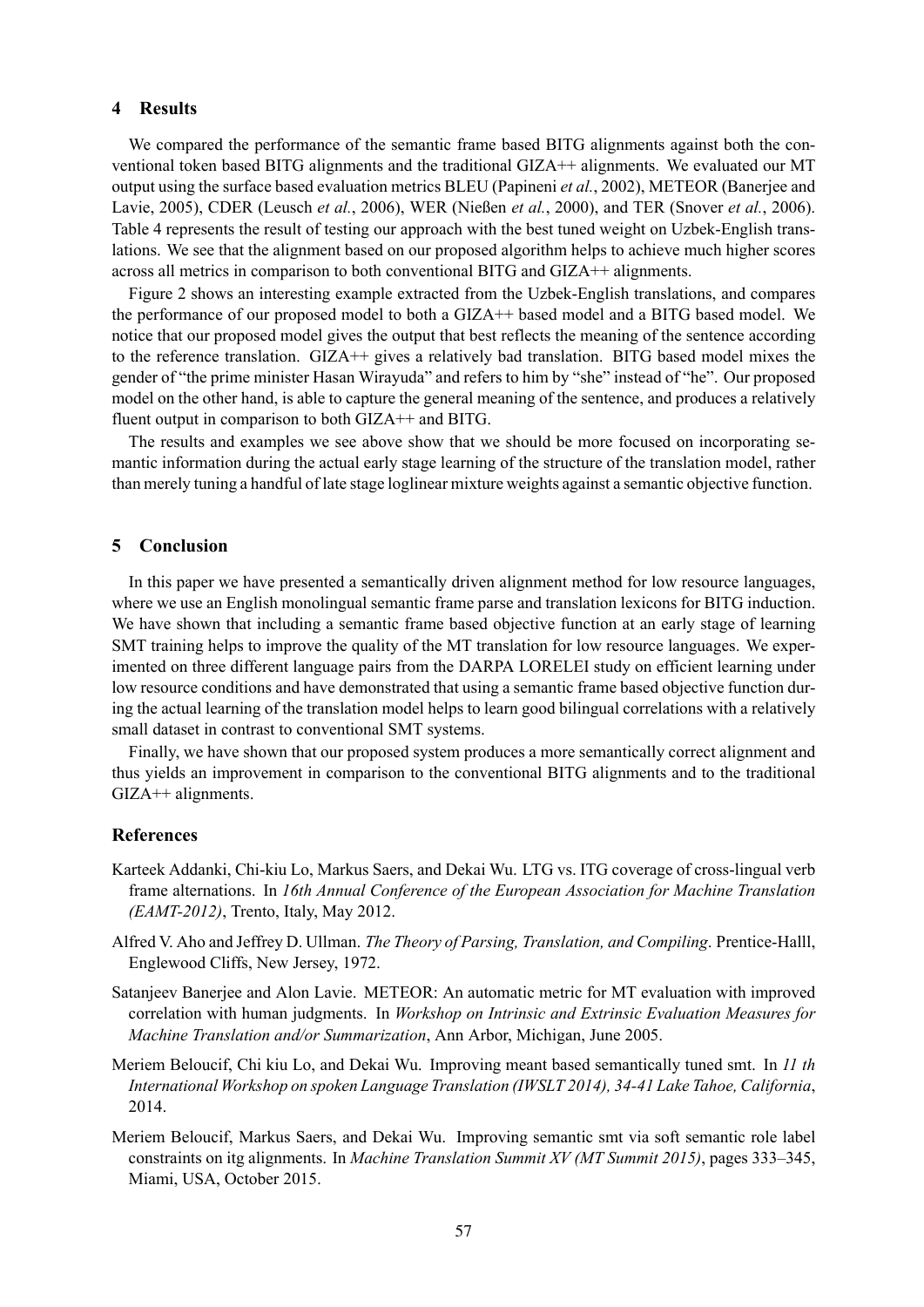- Phil Blunsom, Trevor Cohn, Chris Dyer, and Miles Osborne. A Gibbs sampler for phrasal synchronous grammar induction. In *Joint Conference of the 47th Annual Meeting of the Association for Computational Linguistics and 4th International Joint Conference on Natural Language Processing of the AFNLP (ACL-IJCNLP 2009)*, pages 782–790, Suntec, Singapore, August 2009.
- Peter F. Brown, John Cocke, Stephen A. Della Pietra, Vincent J. Della Pietra, Frederik Jelinek, John D. Lafferty, Robert L. Mercer, and Paul S. Roossin. A statistical approach to machine translation. *Computational Linguistics*, 16(2):79–85, 1990.
- Peter F. Brown, Stephen A. Della Pietra, Vincent J. Della Pietra, and Robert L. Mercer. The mathematics of machine translation: Parameter estimation. *Computational Linguistics*, 19(2):263–311, 1993.
- Colin Cherry and George Foster. Batch tuning strategies for statistical machine translation. In *Proceedings of the 2012 Conference of the North American Chapter of the ACL: Human Language Technologies*. Association for Computational Linguistics, 2012.
- Colin Cherry and Dekang Lin. Inversion transduction grammar for joint phrasal translation modeling. In *Syntax and Structure in Statistical Translation (SSST)*, pages 17–24, Rochester, New York, April 2007.
- David Chiang. Hierarchical phrase-based translation. *Computational Linguistics*, 33(2):201–228, 2007.
- David Chiang. Hope and fear for discriminative training of statistical translation models. *The Journal of Machine Learning Research*, 13:1159–1187, April 2012.
- Adrià De Gispert, Deepa Gupta, Maja Popovic, Patrik Lambert, Jose B.Marino, Marcello Federico, Hermann Ney, and Rafael Banchs. Improving statistical word alignment with morpho-syntactic transformations. In *Advances in Natural Language Processing*, pages 368–379, 2006.
- George Doddington. Automatic evaluation of machine translation quality using n-gram co-occurrence statistics. In *The second international conference on Human Language Technology Research (HLT '02)*, San Diego, California, 2002.
- Chris Dyer, Jonathan Clark, Alon Lavie, and Noah A.Smith. Unsupervised word alignment with arbitrary features. In *49th Annual Meeting of the Association for Computational Linguistics*, 2011.
- Daniel Gildea and Daniel Jurafsky. Automatic labeling of semantic roles. *Computational Linguistics*, 28(3):245–288, 2002.
- Aria Haghighi, John Blitzer, John DeNero, and Dan Klein. Better word alignments with supervised ITG models. In *Joint Conference of the 47th Annual Meeting of the Association for Computational Linguistics and 4th International Joint Conference on Natural Language Processing of the AFNLP (ACL-IJCNLP 2009)*, pages 923–931, Suntec, Singapore, August 2009.
- Philipp Koehn, Hieu Hoang, Alexandra Birch, Chris Callison-Burch, Marcello Federico, Nicola Bertoldi, Brooke Cowan, Wade Shen, Christine Moran, Richard Zens, Chris Dyer, Ondrej Bojar, Alexandra Constantin, and Evan Herbst. Moses: Open source toolkit for statistical machine translation. In *Interactive Poster and Demonstration Sessions of the 45th Annual Meeting of the Association for Computational Linguistics (ACL 2007)*, pages 177–180, Prague, Czech Republic, June 2007.
- Gregor Leusch, Nicola Ueffing, and Hermann Ney. CDer: Efficient MT evaluation using block movements. In *11th Conference of the European Chapter of the Association for Computational Linguistics (EACL-2006)*, 2006.
- Philip M. Lewis and Richard E. Stearns. Syntax-directed transduction. *Journal of the Association for Computing Machinery*, 15(3):465–488, 1968.
- Chi-kiu Lo and Dekai Wu. MEANT: An inexpensive, high-accuracy, semi-automatic metric for evaluating translation utility based on semantic roles. In *49th Annual Meeting of the Association for Computational Linguistics: Human Language Technologies (ACL HLT 2011)*, 2011.
- Chi-kiu Lo and Dekai Wu. Unsupervised vs. supervised weight estimation for semantic MT evaluation metrics. In *Sixth Workshop on Syntax, Semantics and Structure in Statistical Translation (SSST-6)*, 2012.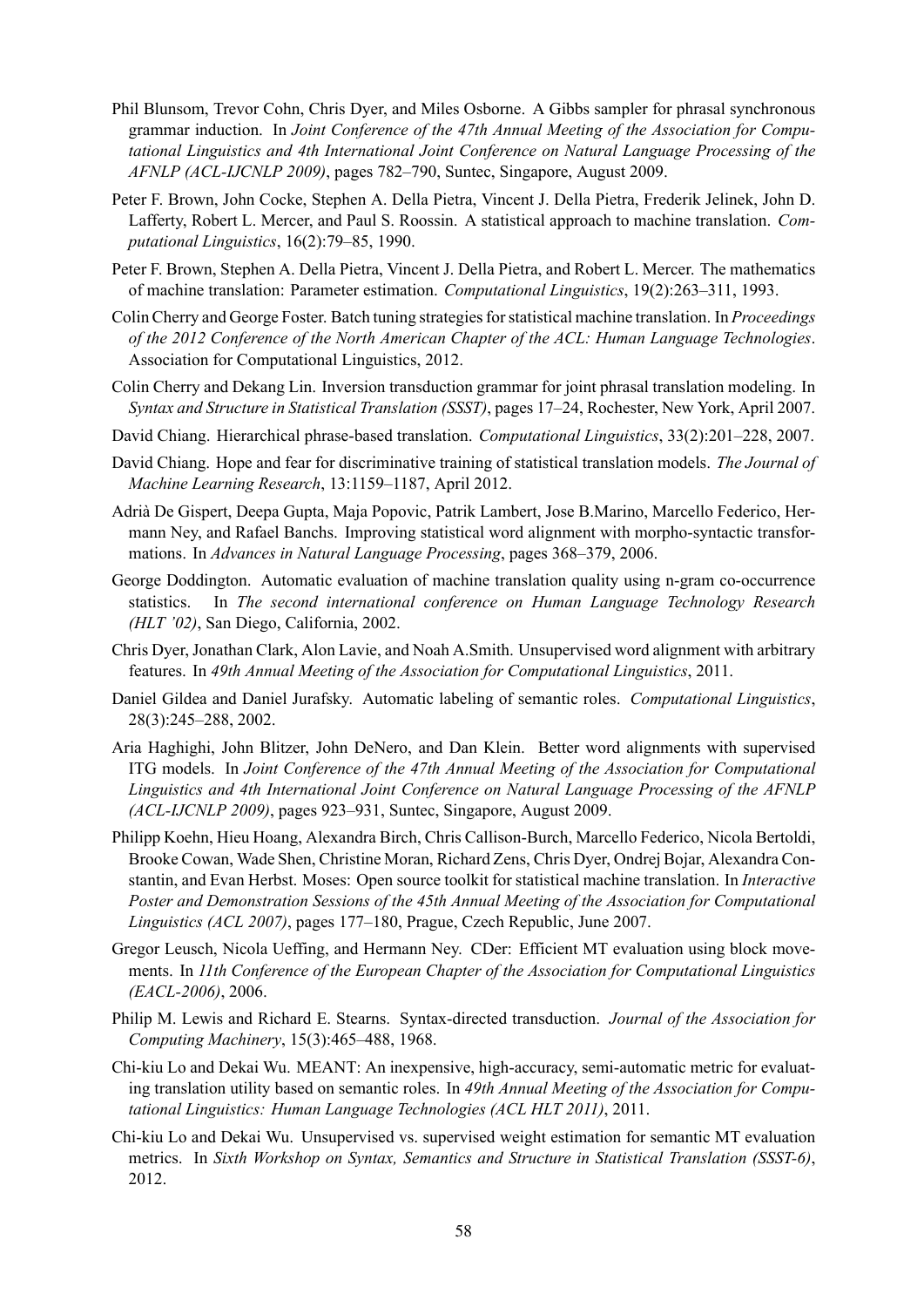- Chi-kiu Lo and Dekai Wu. Can informal genres be better translated by tuning on automatic semantic metrics? In *14th Machine Translation Summit (MT Summit XIV)*, 2013.
- Chi-kiu Lo and Dekai Wu. MEANT at WMT 2013: A tunable, accurate yet inexpensive semantic frame based mt evaluation metric. In *8th Workshop on Statistical Machine Translation (WMT 2013)*, 2013.
- Chi-kiu Lo, Anand Karthik Tumuluru, and Dekai Wu. Fully automatic semantic MT evaluation. In *7th Workshop on Statistical Machine Translation (WMT 2012)*, 2012.
- Chi-kiu Lo, Karteek Addanki, Markus Saers, and Dekai Wu. Improving machine translation by training against an automatic semantic frame based evaluation metric. In *51st Annual Meeting of the Association for Computational Linguistics (ACL 2013)*, 2013.
- Chi-kiu Lo, Meriem Beloucif, and Dekai Wu. Improving machine translation into Chinese by tuning against Chinese MEANT. In *International Workshop on Spoken Language Translation (IWSLT 2013)*, 2013.
- Jeff Ma, Spyros Matsoukas, and Richard Schwartz. Improving low-resource statistical machine translation with a novel semantic word clustering algorithm. In *Proceedings of the MT Summit XIII*, 2011.
- Matouš Macháček and Ondřej Bojar. Results of the WMT13 metrics shared task. In *Eighth Workshop on Statistical Machine Translation (WMT 2013)*, Sofia, Bulgaria, August 2013.
- Graham Neubig, Taro Watanabe, Eiichiro Sumita, Shinsuke Mori, and Tatsuya Kawahara. An unsupervised model for joint phrase alignment and extraction. In *49th Annual Meeting of the Association for Computational Linguistics: Human Language Technologies (ACL HLT 2011)*, pages 632–641, Portland, Oregon, June 2011.
- Sonja Nießen, Franz Josef Och, Gregor Leusch, and Hermann Ney. A evaluation tool for machine translation: Fast evaluation for MT research. In *The Second International Conference on Language Resources and Evaluation (LREC 2000)*, 2000.
- Franz Josef Och and Hermann Ney. Improved statistical alignment models. In *The 38th Annual Meeting of the Association for Computational Linguistics (ACL 2000)*, pages 440–447, Hong Kong, October 2000.
- Martha Palmer, Daniel Gildea, and Paul Kingsbury. The proposition bank: an annotated corpus of semantic roles. *Computational Linguistics*, 31(1):71–106, 2005.
- Kishore Papineni, Salim Roukos, Todd Ward, and Wei-Jing Zhu. BLEU: a method for automatic evaluation of machine translation. In *40th Annual Meeting of the Association for Computational Linguistics (ACL-02)*, pages 311–318, Philadelphia, Pennsylvania, July 2002.
- Sameer Pradhan, Wayne Ward, Kadri Hacioglu, James H. Martin, and Dan Jurafsky. Shallow semantic parsing using support vector machines. In *Human Language Technology Conference of the North American Chapter of the Association for Computational Linguistics (HLT-NAACL 2004)*, 2004.
- Markus Saers and Dekai Wu. Improving phrase-based translation via word alignments from stochastic inversion transduction grammars. In *Third Workshop on Syntax and Structure in Statistical Translation (SSST-3)*, pages 28–36, Boulder, Colorado, June 2009.
- Markus Saers, Joakim Nivre, and Dekai Wu. Learning stochastic bracketing inversion transduction grammars with a cubic time biparsing algorithm. In *11th International Conference on Parsing Technologies (IWPT'09)*, pages 29–32, Paris, France, October 2009.
- Markus Saers, Joakim Nivre, and Dekai Wu. Word alignment with stochastic bracketing linear inversion transduction grammar. In *Human Language Technologies: The 2010 Annual Conference of the North American Chapter of the Association for Computational Linguistics (NAACL HLT 2010)*, pages 341– 344, Los Angeles, California, June 2010.
- Matthew Snover, Bonnie Dorr, Richard Schwartz, Linnea Micciulla, and John Makhoul. A study of translation edit rate with targeted human annotation. In *7th Biennial Conference Association for Machine Translation in the Americas (AMTA 2006)*, pages 223–231, Cambridge, Massachusetts, August 2006.